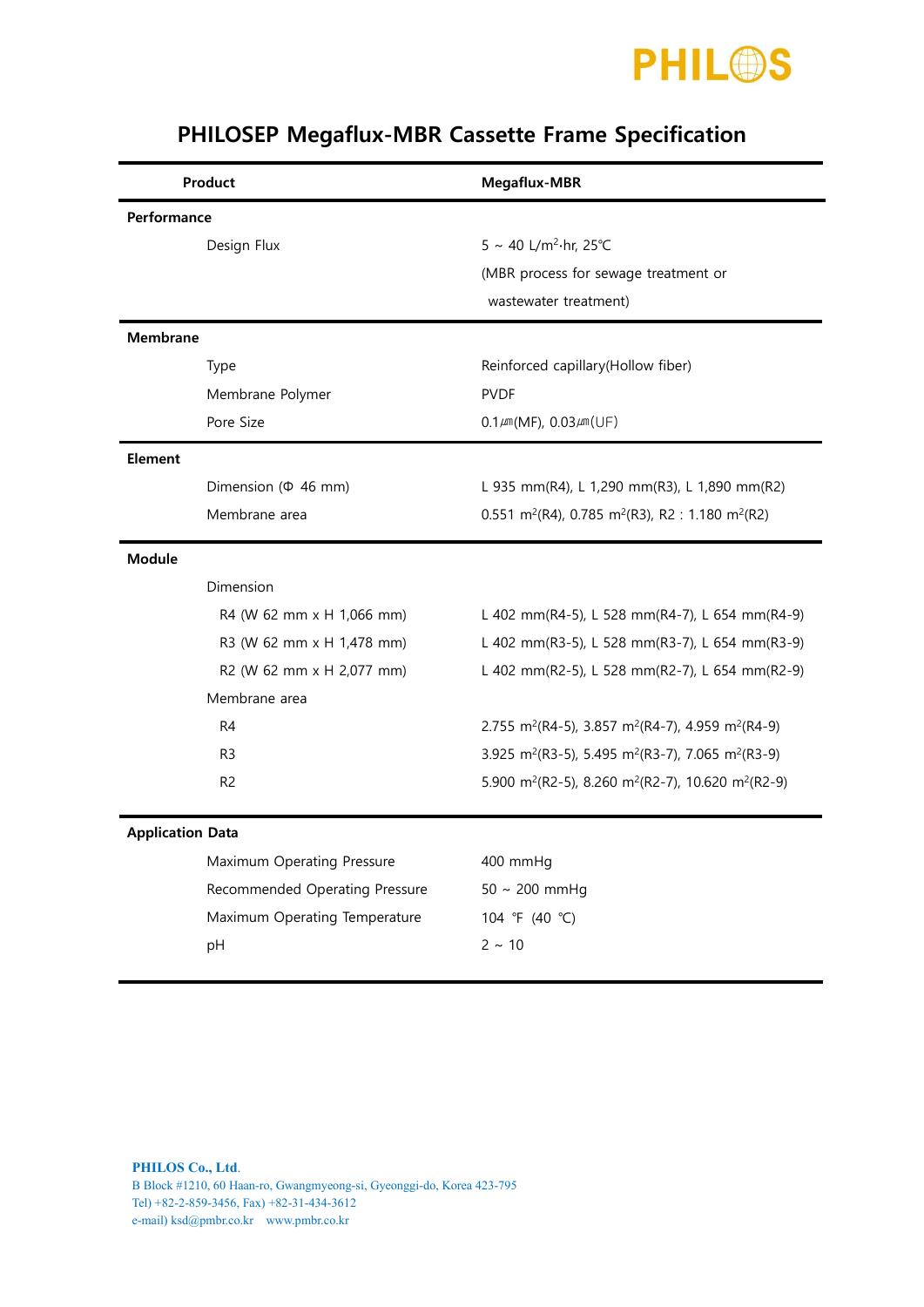

| <b>Operation Parameters</b>              |                                    |                                                                         |  |  |  |
|------------------------------------------|------------------------------------|-------------------------------------------------------------------------|--|--|--|
|                                          | <b>Standard Operating Sequence</b> | 6 min filtration $-2$ min pause repeat operation                        |  |  |  |
|                                          |                                    | (Time changed depends on raw water quality or pilot                     |  |  |  |
|                                          |                                    | quality)                                                                |  |  |  |
|                                          | Backwash Frequency(CEB)            | Maintenance cleaning : once / week                                      |  |  |  |
|                                          |                                    | Recovery cleaning : once / 1~3 month                                    |  |  |  |
|                                          | Air Scour Feed Time                | Continuous                                                              |  |  |  |
|                                          | Air Flow Rate                      | Cassette frame projected area(m <sup>2</sup> ) x 75 Nm <sup>3</sup> /hr |  |  |  |
|                                          |                                    | x 1.2 x 1/60                                                            |  |  |  |
|                                          | Used Air                           | Blower                                                                  |  |  |  |
| <b>Chemical Enhanced Back Wash (CEB)</b> |                                    |                                                                         |  |  |  |
|                                          | Backwash Cycle                     | Maintenance cleaning : once / week                                      |  |  |  |
|                                          |                                    | Recovery cleaning : once / $1~3$ month                                  |  |  |  |
|                                          |                                    | (depends on raw water quality or pilot quality)                         |  |  |  |
|                                          | Back wash chemical                 | Maintenance cleaning : NaOCl 300 ~ 500 ppm                              |  |  |  |
|                                          |                                    | Recovery cleaning : NaOCl 3,000 ppm                                     |  |  |  |
|                                          |                                    | (Increase/ Decrease depends on raw water quality or                     |  |  |  |
|                                          |                                    | pilot quality)                                                          |  |  |  |
| <b>Chemical Cleaning</b>                 |                                    |                                                                         |  |  |  |
|                                          | Conditions                         | When the operating pressure is 400mmHg greater                          |  |  |  |
|                                          |                                    | than the initial operating pressure, and cannot be                      |  |  |  |
|                                          |                                    | recovered by M/C and R/C then chemical cleaning                         |  |  |  |
|                                          |                                    | should be done.                                                         |  |  |  |
|                                          | Time                               | $4 \sim 6$ hr                                                           |  |  |  |
|                                          | Chemical                           | Inorganic : 1-2% Oxalic acid or 1~2% Citric acid                        |  |  |  |
|                                          |                                    | Organic: NaOCl 3,000ppm                                                 |  |  |  |
|                                          | Temperature                        | $30 \sim 35 °C$                                                         |  |  |  |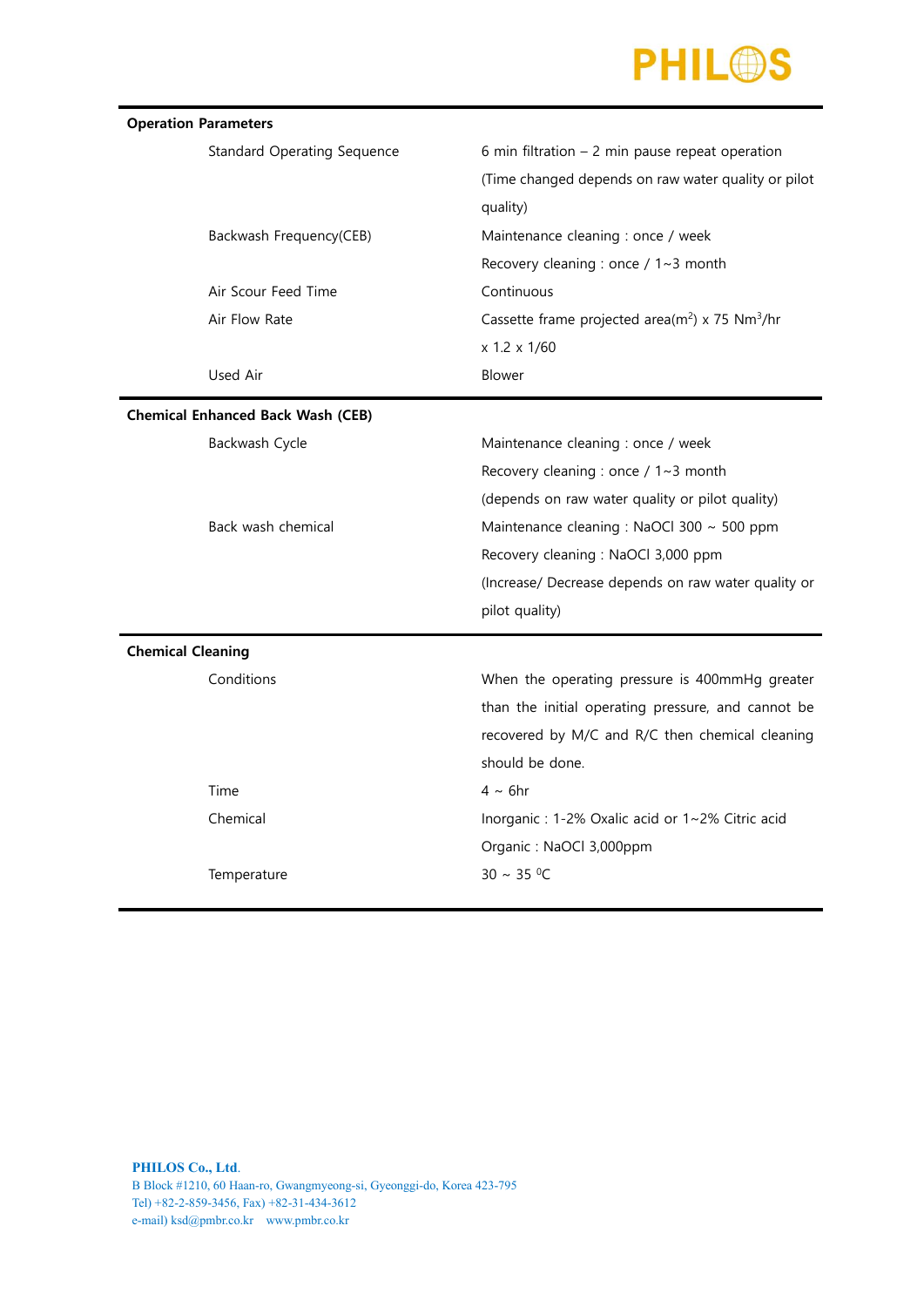

## Megaflux-MBR cassette frame specification

|--|

| Cassette Frame   | Capacity*<br>$(m^3/d)$ | Weight<br>(kg, Dry) | Aeration<br>$(Nm^3/min)$ | Cassette Frame<br>Dimension<br>$(W \times L \times H, mm)$ |
|------------------|------------------------|---------------------|--------------------------|------------------------------------------------------------|
| Megaflux-MBR 10  | 10                     | 45                  | 0.38                     | 593 x 508 x 1,340                                          |
| Megaflux-MBR 20  | 20                     | 74                  | 0.61                     | 593 x 818 x 1,340                                          |
| Megaflux-MBR 30  | 30                     | 97                  | 0.79                     | 593 x 1,066 x 1,340                                        |
| Megaflux-MBR 40  | 40                     | 121                 | 1.01                     | 719 x 1,128 x 1,340                                        |
| Megaflux-MBR 50  | 50                     | 149                 | 1.24                     | 719 x 1,376 x 1,340                                        |
| Megaflux-MBR 60  | 60                     | 136                 | 1.07                     | 719 x 1,190 x 1,750                                        |
| Megaflux-MBR 70  | 70                     | 139                 | 0.88                     | 593 x 1,190 x 2,350                                        |
| Megaflux-MBR 80  | 80                     | 148                 | 0.96                     | 719 x 1,066 x 2,350                                        |
| Megaflux-MBR 90  | 90                     | 166                 | 1.07                     | 719 x 1,190 x 2,350                                        |
| Megaflux-MBR 100 | 100                    | 185                 | 1.18                     | 719 x 1440 x 2,350                                         |
| Megaflux-MBR 200 | 200                    | 385                 | 2.40                     | 1,438 x 1,438 x 2,350                                      |